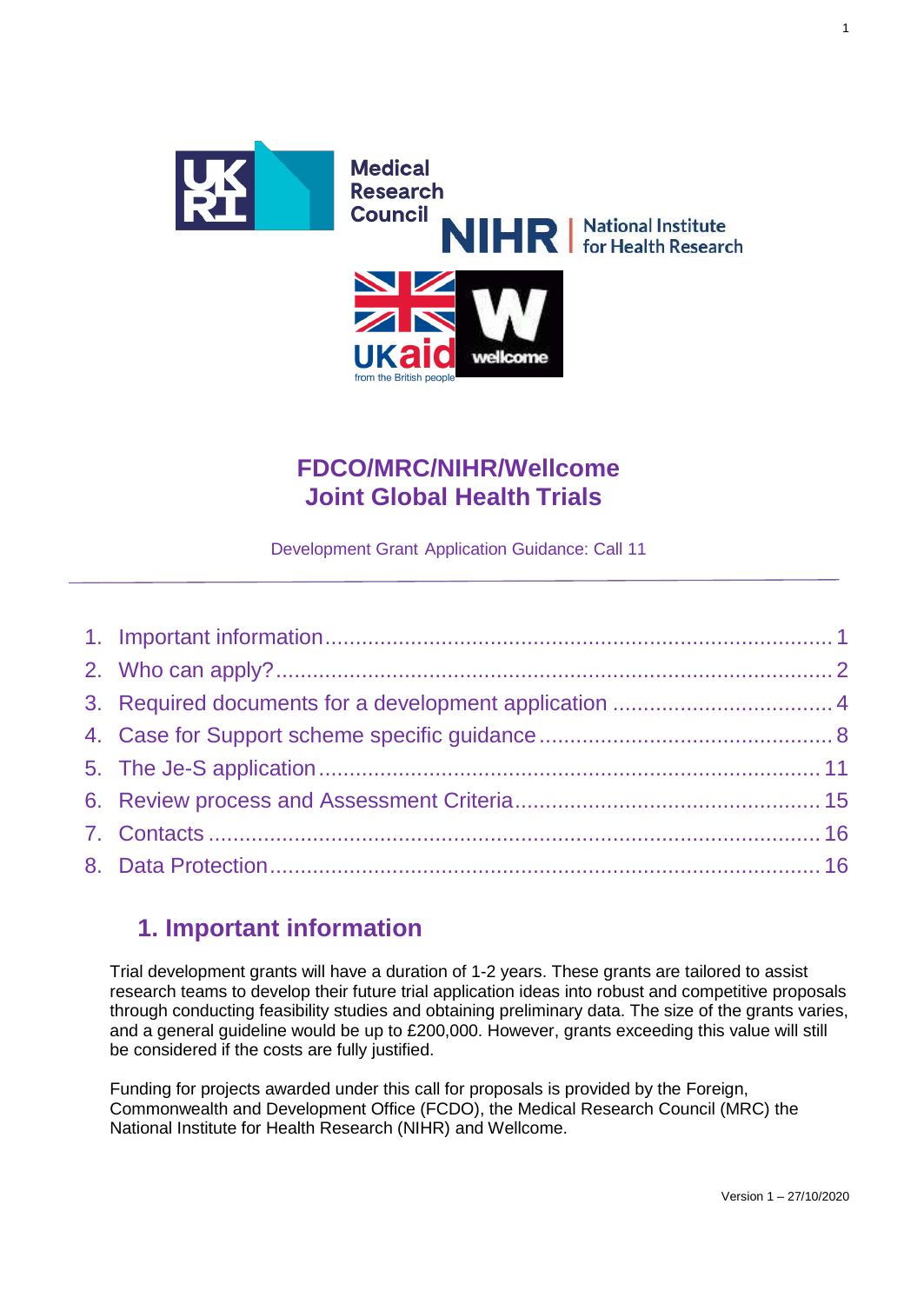MRC administer the call for proposals on behalf of the funders and so all applications should be submitted to the MRC and will be awarded according to UKRI Terms and [Conditions.](https://www.ukri.org/funding/information-for-award-holders/grant-terms-and-conditions/)

General information about how to apply to the MRC can be found in the MRC [Guidance](https://mrc.ukri.org/funding/guidance-for-applicants/2-the-application/) for [Applicants.](https://mrc.ukri.org/funding/guidance-for-applicants/2-the-application/) Where guidance in the present document differs from that in the standard guidance, you should follow the direction in this present, scheme specific, document.

Please complete the proposal in English and use British Pounds Sterling for all costs.

The submission deadline for development grants is: 16:00 GMT on 4<sup>th</sup> February 2021.

All proposals must have a Principal Investigator (PI) based at either an eligible UK Research Organisation (RO) or an eligible RO in a low- or middle-income country (LMIC). It will be the ROs hosting the successful PIs that receive the funding and manage distribution of the funding to any Co-Investigator RO(s). PIs from high income countries (HICs) outside the UK are not eligible to apply to this scheme.

#### The application and review process in summary

- 1. Development grant application deadline: 16:00 GMT 4<sup>th</sup> February 2021.
- 2. Panel meeting of academic experts: June 2021.
- 3. Successful applications receive funding subject to relevant ethical and financial approvals.

<span id="page-1-0"></span>Queries should be sent to [JGHT@mrc.ukri.org](mailto:JGHT@mrc.ukri.org)

## **2. Who can apply?**

The intellectual challenge should be the determining factor when configuring appropriate partnerships and collaborations. Proposals must demonstrate equitable partnerships in line with the UK Collaborative on Development Research report 'Building [Partnerships of](https://www.ukcdr.org.uk/resource/finding-and-building-effective-and-equitable-research-collaborations/) Equals'. The balance of intellectual leadership and costs between HICs and LMICs will be considered in the assessment of proposals.

#### Research Organisation Eligibility

UK Principle Investigators (PIs) **must** be based at one of the following:

- Higher Education Institutions
- [Independent Research](https://www.ukri.org/files/funding/tcs/eligible-research-councils-institutes-pdf/) Organisation (IRO)
- UK Government Funded Organisation (other than MRC funded Units and Institutes)
- MRC Units/Institutes
- University Units (former MRC Units)

For further information on UK eligibility for research funding see [eligibility.](https://www.ukri.org/funding/how-to-apply/eligibility/)

LMIC PI's **must** be based at one of the following:

- Higher Education Institutions
- Non-profit Research Institutions

Co-Investigators (Co-Is) should follow the same eligibility rules as for PIs but in addition may be based at the following collaborating organisations:

• Local and national government departments based in LMICs: Any recognised local or national department of an LMIC, e.g. the Ministry of Health.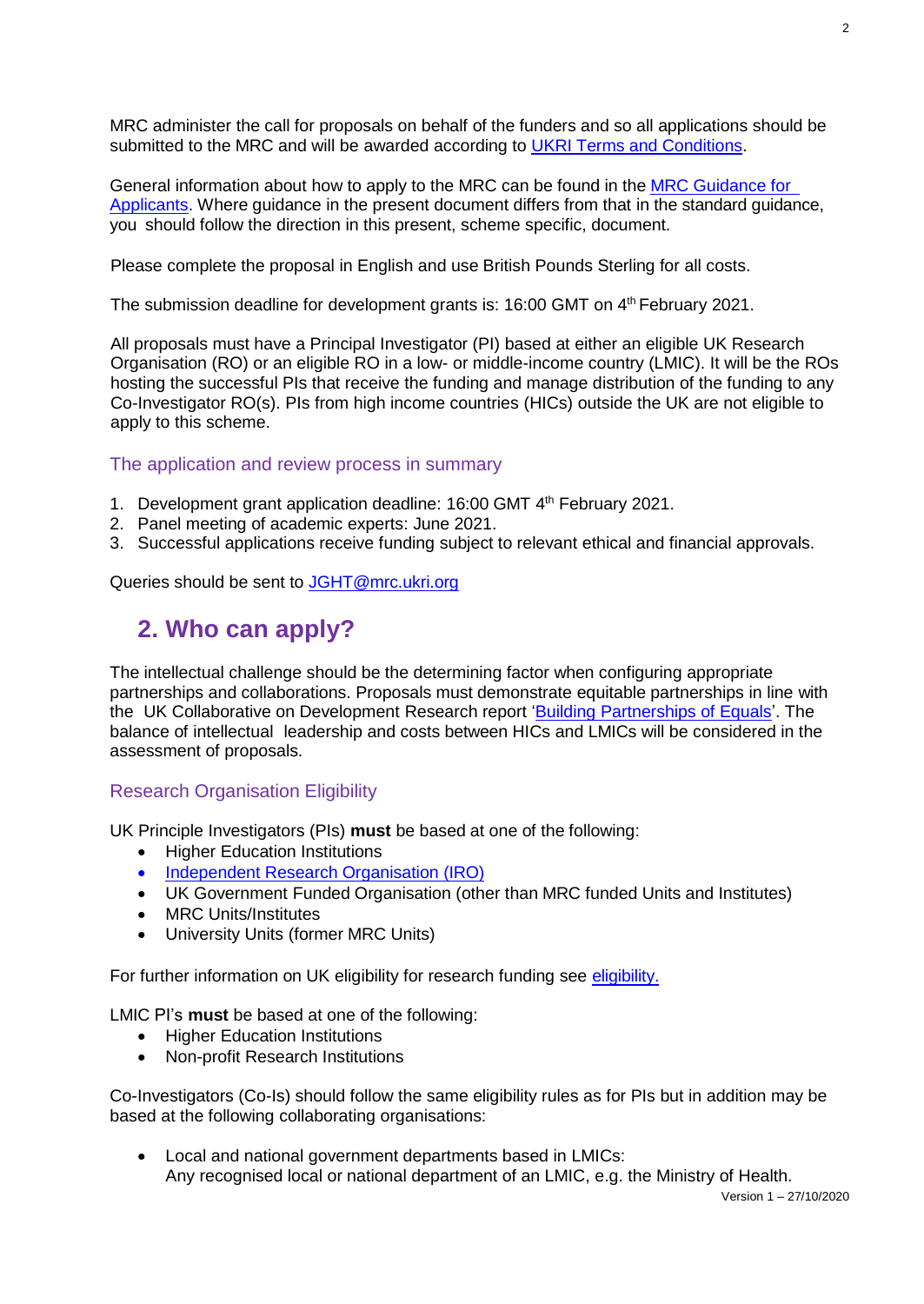- International Intergovernmental Organisations based in LMICs: Any organisation with a footprint in an LMIC formed of member sovereign states established by treaty recognised under international law e.g. the World Health Organisation.
- Stakeholders based at not for profit organisations in LMICs: Individuals with relevant expertise and research capacities to warrant their inclusion in the investigator team (for example policymakers, practitioners, implementers, patient/participant groups).

Institutions based in China or India are no longer eligible to lead applications but are welcomed as collaborating organisations hosting Co-Investigators within applications. Collaborations with Co-Investigators from China or India must have global or regional development impact as the primary objective, with local or national impacts within China or India as secondary objectives. It is expected that Co-Investigators from China and India make a significant contribution to their own research costs, including covering their own overheads. Please note it is not possible for Co-Investigators from China or India to be hosted by local or national government departments, or by international intergovernmental organisations.

Applicants working in India and/or China who wish to apply are strongly advised to contact the office for guidance as early as possible.

Many non-UK institutions will not currently be recognised to hold UK Research and Innovation grants. Lead institutions which are not currently recognised will have to obtain recognition (further eligibility and financial checks) before any grant can be confirmed. In order to minimise administrative burdens and costs to both applicants and funders, formal recognition will only be pursued if the grant is successful.

If you are unsure about your organisation's eligibility, please consult the Programme Manager, by contacting: [JGHT@mrc.ukri.org.](mailto:JGHT@mrc.ukri.org)

#### Principal Investigators (PIs)

#### **This call differs from the [standard](https://mrc.ukri.org/funding/guidance-for-applicants/1-who-can-apply-and-how-to-apply/) MRC rules in that PIs can be based either in the UK (as per usual MRC rules) or in an eligible Low- or Middle Income Country.**

Projects with PIs from LMICs are strongly encouraged and all proposals must include Co-Is from the LMIC in which the research is taking place. Funding is not dependant on the involvement of a UK-based research organisation. The PI is responsible for the intellectual leadership of the research and for the overall management of the project. The PI will be the funding agencies' main contact for the proposal.

Exceptions: applicants based in China or India are not eligible to be the PI of any application to this call but are welcomed as international Co-I's within proposals.

Applicants without experience of UK funding are encouraged to seek mentorship or guidance on grant writing from colleagues with experience of winning UK funding.

For administrative purposes when completing the Je-S form, you will only be able to list one PI. While there is formally only one PI, you can make it clear in your Case for Support that the scientific leadership is shared and that in this respect, the applicants listed are Co-Principal Investigators.

It is not permitted for the same person to be a Principal Investigator on more than two proposals submitted to this call.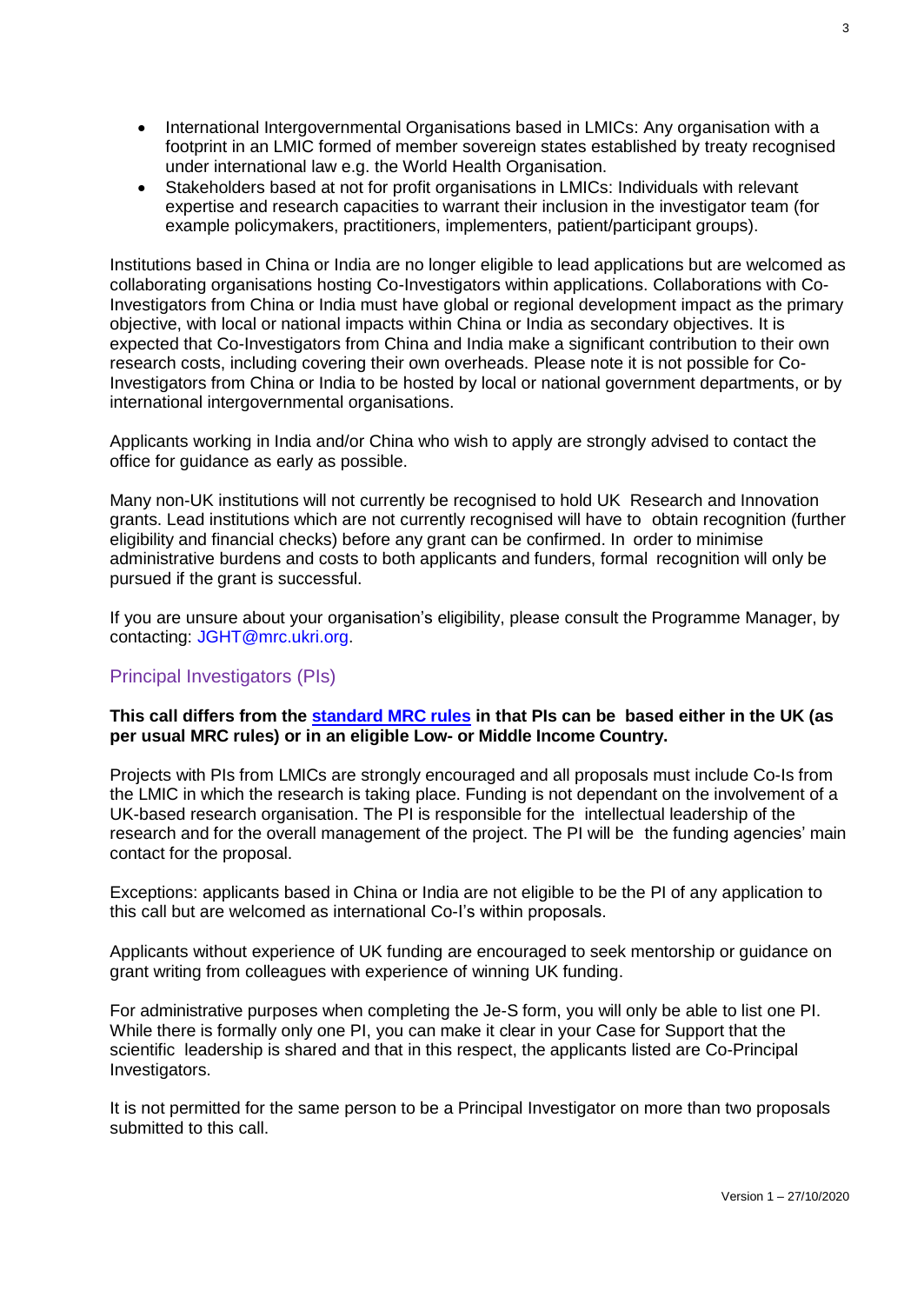Please note, the PI is responsible for ensuring that each investigator's overseas research organisation has been successfully added to the Je-S database and has the required level of Je-S account.

## Co-Investigators (Co-Is)

The PIs may be supported by a number of Co-Investigators (Co-Is) named on the application. The eligibility requirements for Co-Is are broader than those set out for the PI and are set out above under Research Organisation Eligibility.

Where appropriate, applications to this call are expected to include significant engagement with key stakeholders including implementing agencies within the LMIC(s) of focus. Where there is a significant level of engagement from individuals based in international intergovernmental organisations and/or other organisations with relevant expertise, applicants should consider including them as part of the researcher team as a Co-I, or Project Partner if they do not require a budget allocation.

In exceptional circumstances it may be possible to include staff members of government ministries as named co-investigators rather than project partners, where a proportion of their time is spent working on the project. Inclusion of named government officials as co-investigators must be discussed and agreed with the relevant programme manager in advance of application, please contact: [JGHT@mrc.ukri.org.](file:///C:/Users/mgarrett/objective/home/Objects/JGHT@mrc.ukri.org)

Investigators from HICs outside of the UK are not eligible to apply as PIs but can be named as Co-Is with justification for why the expertise they are providing cannot be found in the UK or an LMIC.

All Co-Is must be registered on the Joint Electronic Submission (Je-S) System in advance of the submission deadline, information on how to register can be found in the MRC guidance for applicants.

## <span id="page-3-1"></span>Project Partner/s

In addition to the information provided in the **MRC** guidance for applicants, we encourage applicants to involve key stakeholders (policymakers, practitioners, implementers, patient/participant groups). Stakeholders who are not receiving funding from the project, or are providing a contribution in cash or in-kind, should be included as project partners.

If the project partner listed is from industry, applicants must follow the [MICA guidance.](https://mrc.ukri.org/innovation/mrc-industry-collaboration-agreement-mica/) Applicants with an industrial partner(s) will need to include MICA: as a prefix to their project title and include them within the application under the 'Project Partner' section in Je-S. A completed MICA form and agreed Heads of Terms should be attached to the application.

# **3. Required documents for a development application**

<span id="page-3-0"></span>Only applications submitted through Je-S will be recognised: <https://je-s.rcuk.ac.uk/>

Applications must be submitted by the PI or their research organisation on behalf of the research team. Development applications must include the following:

- A [completed](#page-10-0) application form on Je-S: All investigators **must** be included. This form reflects the project costs so please include **all** costs, UK or otherwise. See ['Costs'](#page-11-0) section for clarification.
- A Case for [Support](#page-7-0)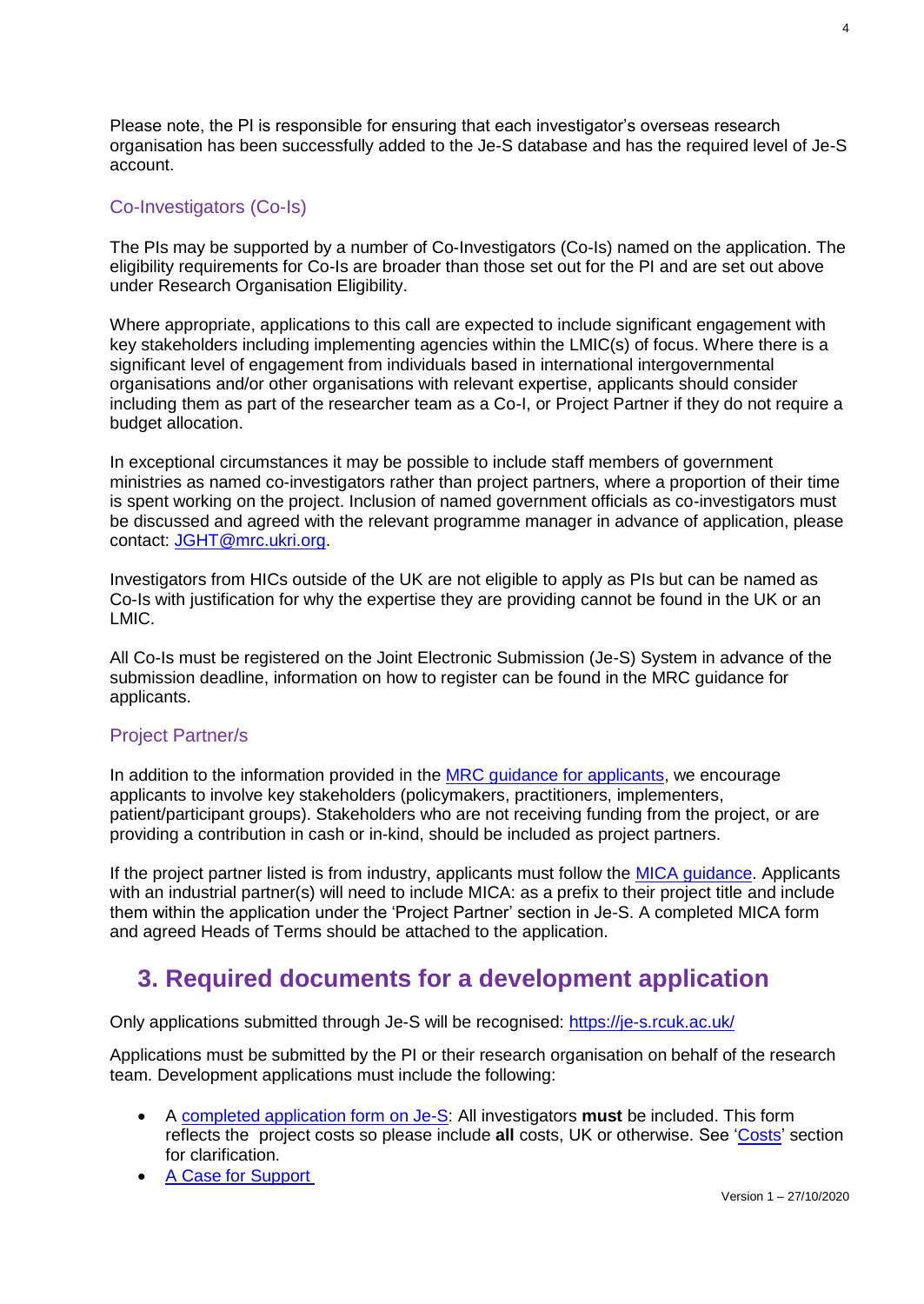- [Justification of Resources](#page-4-0)
- [Data Management Plan](#page-5-0)
- CV's [and publication lists](#page-5-1) must be uploaded for all named investigators in a single PDF document
- [ODA Compliance Statement](#page-6-0)
- **[Gender Equality Statement](#page-6-1)**
- Signed [letter\(s\) of support \(](#page-7-1)where required)
- [MICA Form and Heads of Terms](#page-3-1) (where required)

Please note, if your proposal is a resubmission this should be discussed with the office prior to applying. Resubmissions must be approved by a Programme Manager and a cover letter should be included in the application describing any changes to the proposal since the earlier submission.

All attachments should be completed in 11-point Arial typeface, with a minimum of 2cm margins. Applications will not be accepted where smaller or narrow typefaces have been used. If you exceed the maximum page length or attach extraneous documents, we may reject your application or return your application to you for amendment.

The online Je-S form requests information such as administrative details of the Investigators, financial information and summaries of your research. We recommend that applicants access the Je-S form well in advance of the deadline so that they can see the specific information that they will need to enter and can ensure that they and their Co-Is are registered on the system. It is fine to copy information between your pdf attachments and the Je-S form where there is overlap in information requested.

| <b>Conditions</b>                          |
|--------------------------------------------|
| Four Sides of A4 (plus one for references) |
| Two sides of A4                            |
| Three side of A4 per person                |
| Two sides of A4 per person                 |
| One side of A4 per person                  |
| Two side of A4                             |
| One side of A4                             |
| <b>Conditions</b>                          |
| Two sides of A4 per letter                 |
| Two sides of A4 per letter                 |
| As per guidance                            |
|                                            |

## **Attachments**

#### Case for Support

Please see **Section 4** of the Case for Support scheme specific guidance.

#### <span id="page-4-0"></span>Justification of Resources

Full details of costings should be detailed on the Je-S online form. In addition to this, applicants should prepare a Justification of Resources document that should clearly and concisely state **why** the resources requested are appropriate for the research proposed taking into account the nature and complexity of the research proposal. It should not just be a list of the resources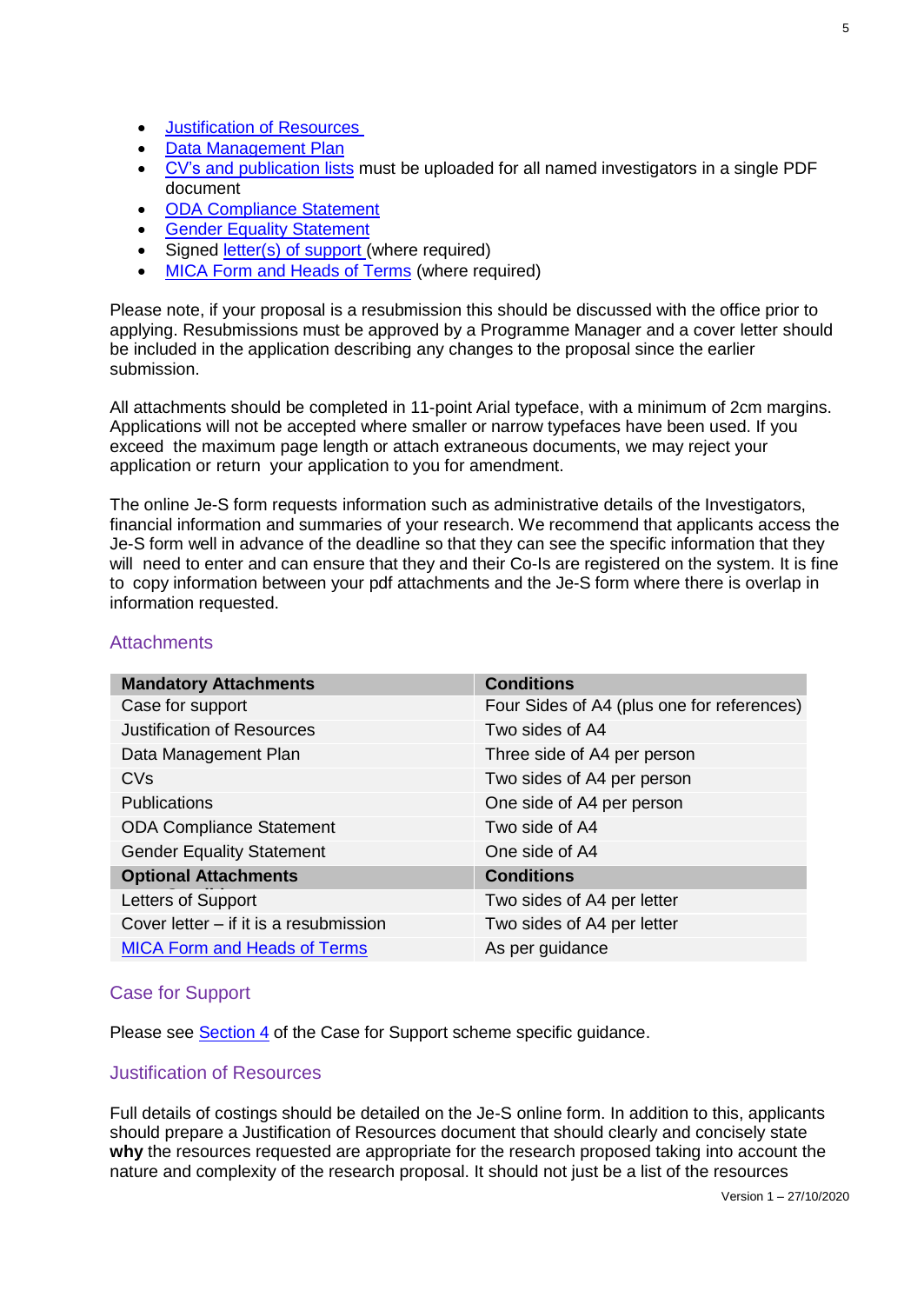required and all items requested within the Je-S form should be justified within the Justification of Resources.

The document is mandatory and should be no longer than **2 sides of A4**. Whilst the document is free text, we strongly advise you follow the headings outlined in the [MRC's Guidance for](https://mrc.ukri.org/funding/guidance-for-applicants/2-the-application/#2.2.4)  [Applicants](https://mrc.ukri.org/funding/guidance-for-applicants/2-the-application/#2.2.4) on the Justification of Resource document. The document must be attached to your Je-S online application as a pdf.

#### **It is important that the figures quoted in the Justification of Resources clearly match up with those entered in the Je-S online form.**

As part of your justification of resources for this scheme, please include the following table at the top of the Justification of Resources document:

| <b>Participant organisation name</b>              | Total amount (£) | <b>Total amount requested</b><br>from this scheme* |
|---------------------------------------------------|------------------|----------------------------------------------------|
| Participant Organisation 1 (please<br>enter name) |                  |                                                    |
| Participant Organisation 2 (please<br>enter name) |                  |                                                    |
|                                                   |                  |                                                    |
| TOTAL                                             |                  |                                                    |

\*Costs claimed by UK institutions should be calculated at 74% FEC. Costs claimed by institutions in LMICs and HICs must be claimed at 100% of the full economic costs.

All MRC funded projects that include a clinical trial [or public health intervention](https://mrc.ukri.org/research/policies-and-guidance-for-researchers/open-research-data-clinical-trials-and-public-health-interventions/) are required to register with ISRCTN [\(www.isrctn.com\)](http://www.isrctn.com/). The cost of registration can be included in the application for funding. If the proposed research contains a trial, then applicants should include a one-off payment of £200 for the registration of your trial. Please enter this cost as a separate entry under the Other Directly Incurred Costs section of the Je-S application. If the trial is to be led by an LMIC RO, then the costs claimed should be at 100% (Exception cost type).

Please see MRC Guidance for Applicants **[Section 2.2.4](https://mrc.ukri.org/funding/guidance-for-applicants/2-the-application/#2.2.4)** for further guidance on Justification of Resources.

#### <span id="page-5-0"></span>Data Management Plan

The Data Management Plan (DMP) should demonstrate how the PI will meet, or already meets, their responsibilities for research data quality, sharing and security. Please see **[Section](https://mrc.ukri.org/funding/guidance-for-applicants/2-the-application/#2.2.7)** [2.2.7](https://mrc.ukri.org/funding/guidance-for-applicants/2-the-application/#2.2.7) of the MRC Guidance for Applicants for full details on the requirements for the DMP. It is advisable that all DMPs use the [template \(DOC, 98KB\)](https://mrc.ukri.org/documents/doc/data-management-plan-template/) to ensure consistency and make it easier to review. This document should be no longer than 3 pages of A4 and must be attached to your Je-S online application as a pdf.

#### <span id="page-5-1"></span>CVs and publications

Please submit a maximum of 3 pages per investigator: 2 pages CV and a 1-page publication list.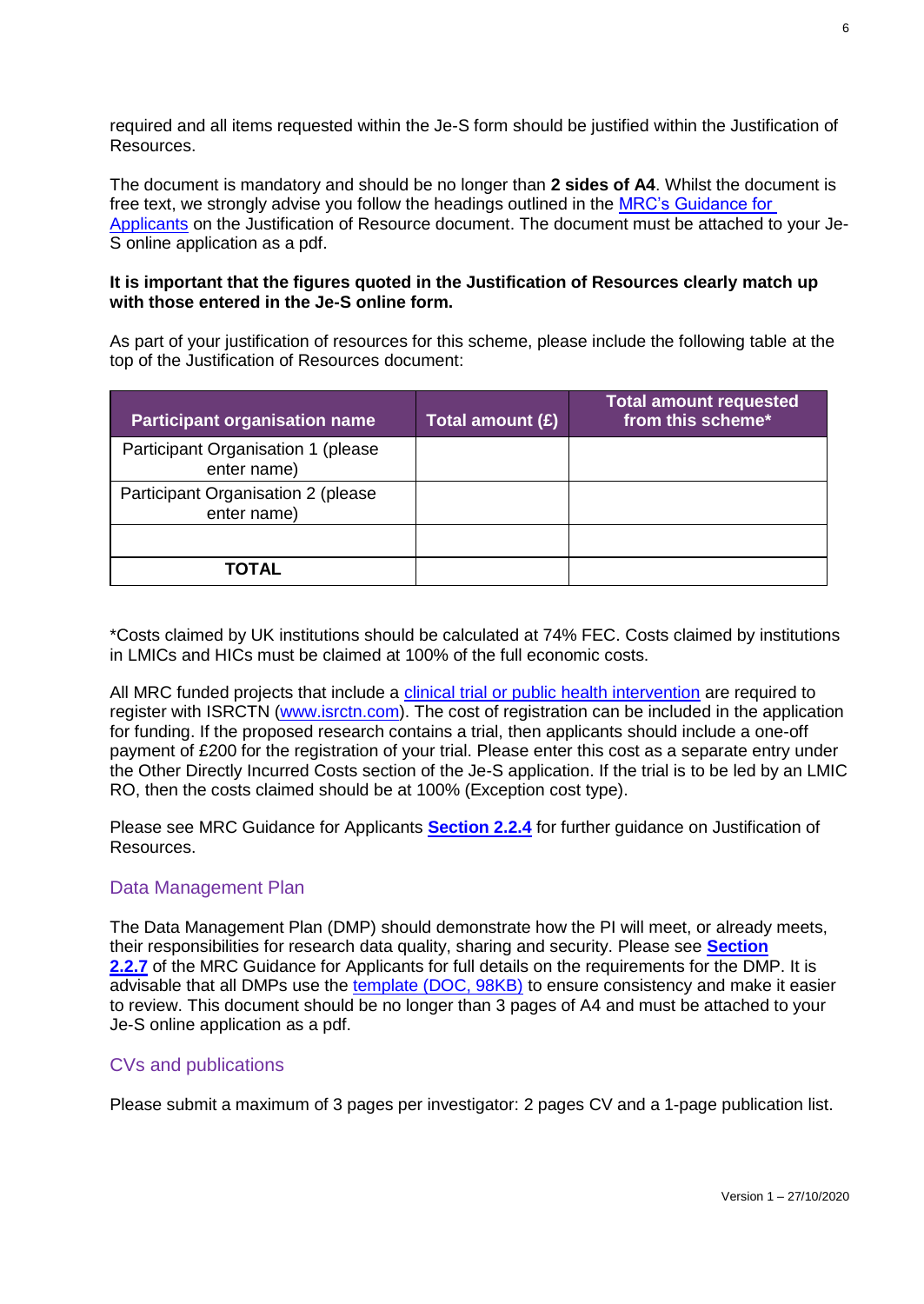Please compile all the documents into one PDF file and include the documents in the same order as the investigators are listed on your Je-S application form. Each publication list should immediately follow its corresponding CV.

We must receive a CV for each of the following:

- Principal Investigators
- Co-investigators
- Named individual research staff

Please see [Section 2.2.1 a](https://mrc.ukri.org/funding/guidance-for-applicants/2-the-application/#2.2.1)nd [Section 2.2.2](https://mrc.ukri.org/funding/guidance-for-applicants/2-the-application/#2.2.2) of the MRC Guidance for Applicants for the full details on the requirements for CVs and Publications.

### <span id="page-6-0"></span>ODA Compliance Statement

Research funded through this call will form part of the UK's Official Development Assistance (ODA), as defined by the Development Assistance Committee (DAC) of the Organisation for Economic Co-operation and Development (OECD).

An ODA compliance statement is required to explain how your proposed research is compliant. It should be a maximum of two sides of A4 and should be uploaded as a '**Non-UK Components'**  attachment.

#### ODA Compliance questions

Please note the requirement to answer these questions does not supersede the need to discuss impact within your Case for Support. Where necessary please ensure that you request appropriately justified resources to support these activities.

- 1. Which country/ countries on the OECD DAC list of ODA recipients (DAC list) will directly benefit from this proposal and are these countries likely to continue to be eligible to receive ODA for the duration of the research? Please refer to the DAC list for information about countries that will be considered for graduation at the next review.
- 2. How is your proposal directly and primarily relevant to the development challenges of these countries? Please provide evidence of the development need and articulate how the proposed activity is appropriate to address this need.
- 3. How do you expect that the outcome of your proposed activities will promote the economic development and welfare of a country or countries on the DAC list?
- 4. What approach(es) will you use to deliver development impact within the lifetime of the project and in the longer-term? Please consider the potential outcomes, the key beneficiary and stakeholder groups in the DAC list country/ countries and how they will be engaged to ensure opportunities for them to benefit and to enable development impact to be achieved.

Please note: this document should make clear the ODA relevance of the proposed research without reference to other documents in the proposal (i.e. Case for Support). It should also include meaningful project specific detail. Proposals that do not articulate clearly the ODA relevance of the research throughout their application will be rejected prior to peer review.

#### <span id="page-6-1"></span>Gender Equality Statement

Official Development Assistance provided by UKRI must comply with the requirements of the International Development (Gender Equality) Act 2014 which states, the "desirability of providing development assistance that is likely to contribute to reducing poverty in a way which is likely to contribute to reducing inequalities between persons of different gender".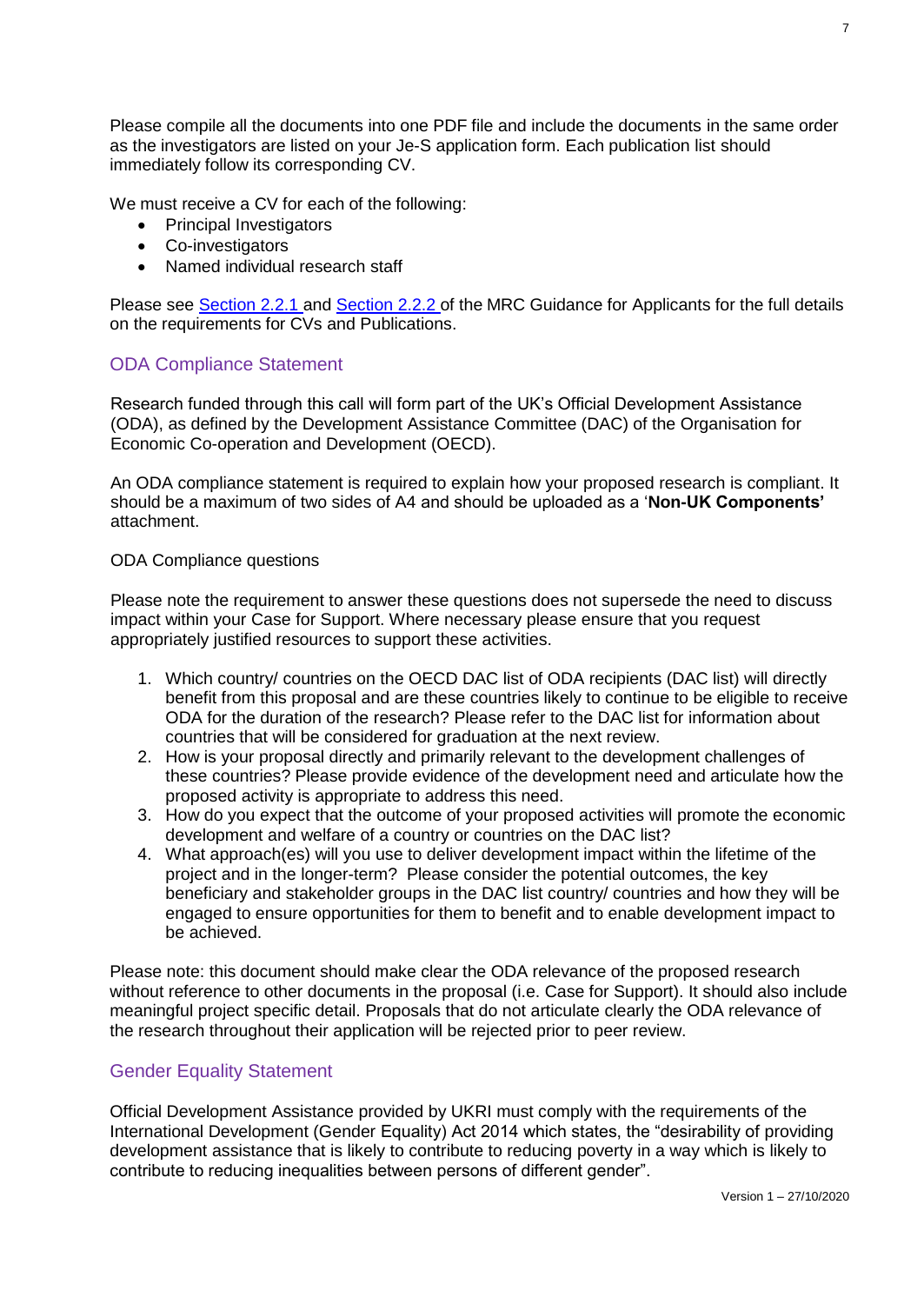To comply with the International Development (Gender Equality) Act 2014, applications must provide a Gender Equality Statement, outlining how applicants have taken meaningful yet proportionate consideration as to how the project will contribute to reducing gender inequalities. It should be a maximum of one side of A4 and should be uploaded using the '**Supporting Data'**  attachment type.

Applicants are required to address the below criteria, with an understanding that, depending on the nature of their project, not all questions will be applicable.

Criteria to address while considering gender impact:

- Have measures been put in place to ensure equal and meaningful opportunities for people of different genders to be involved throughout the project? This includes the development of the project, the participants of the research and innovation, and the beneficiaries of the research and innovation.
- The expected impact of the project (benefits and losses) on people of different genders, both throughout the project and beyond.
- The impact on the relations between people of different genders and people of the same gender. For example, changing roles and responsibilities in households, society, economy, politics, power, etc.
- How will any risks and unintended negative consequences on gender equality be avoided or mitigated against, and monitored?
- Are there any relevant outcomes and outputs being measured, with data disaggregated by age and gender (where disclosed)?

Further guidance for applicants on Gender Equality Statements is available [here.](https://www.ukri.org/files/research/gcrf/gender-equality-statement-guidance/)

#### <span id="page-7-1"></span>Letters of Support

Letters of Support should be included to demonstrate support from relevant institutions and should come from relevant academic and non-academic stakeholders such as local or national government authorities, other public sector actors and project partners (e.g. industrial partners, NGOs). Each letter of support should be no longer than 2 pages A4.

Please note: Project Partner Letters of Support are mandatory for each relevant organisation and should be uploaded to the 'Project Partner' section of the Je-S application. These should not be uploaded using the 'Letter of Support' attachment type.

Please see [Section 2.2.6](https://mrc.ukri.org/funding/guidance-for-applicants/2-the-application/#2.2.6) of the MRC Guidance for Applicants for the full details on the requirements for Letters of Support for Project Partners.

## <span id="page-7-2"></span>**4. Case for Support scheme specific guidance**

<span id="page-7-0"></span>Your Case for Support is a document including your scientific proposal, details of the research environment, people involved and references. Your Case for Support should indicate how your proposal fits the call specification for this scheme.

When completing the Case for Support, please bear in mind that the committee will also receive your Je-S proposal form which contains the Objectives, Summary, Technical Summary, Academic Beneficiaries, Communication Plan and Impact Summary as well as your Justification of Resources. You therefore do not need to repeat detail which is already contained in those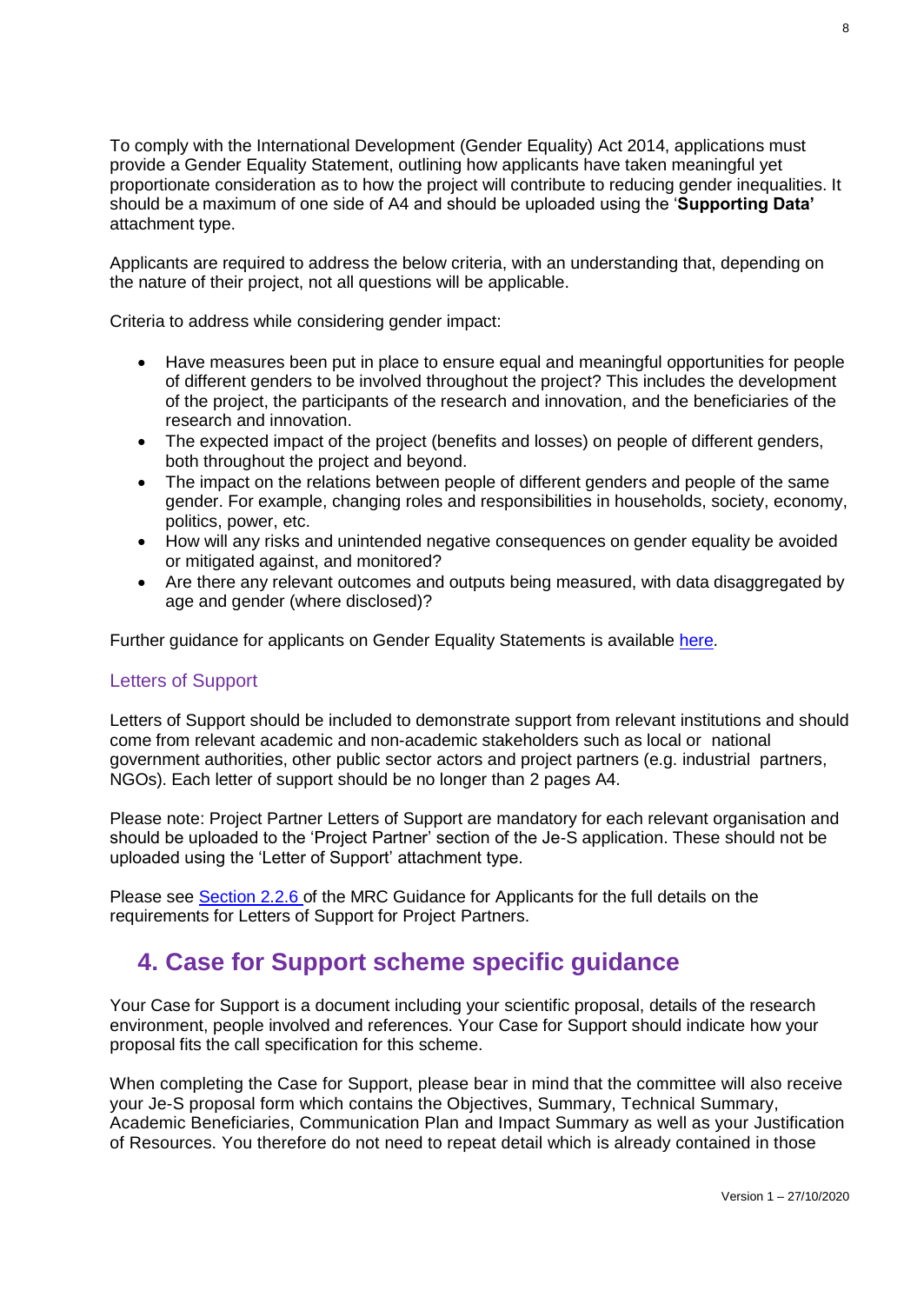documents. Feedback from reviewers has shown that they are keen to see clarity, succinctness and accessibility.

Additional annexes are not permitted, this includes the reproducibility and statistical design annex. Any applications missing or exceeding the case for support page limit may be rejected. Any additional attachments will be removed from the view of the referees.

Please use the following headings:

Research Project summary information

- Full title of the project (no more than 150 characters)
- In which country(ies) the project will take place
- Duration in months
- Total amount requested from this funding scheme
- Principal questions to be addressed by the trial development grant

An important part of panel assessment at the trial development grant stage is whether the future trial is likely to be fundable. Therefore, it is helpful for the panel to have information about your current plans for that future trial design, even if you think that those plans might change during the course of the development grant:

- Principal research question to be addressed by the proposed future trial
- What is the primary outcome of your trial likely to be and why?
- What are the intervention arms of your future trial likely to be and why?

#### Research Project team

How does the team of investigators incorporate the range of discipline and experience necessary to carry out the study? How can the host institution demonstrate that it has the facilities and resources available to manage the study?

#### Project description

The development grant is intended to allow researchers to obtain information needed in order to write a credible, competitive, well-informed full-scale trial proposal once their development grant has been completed. In the project description you should provide specific information about what gaps in your knowledge your development grant will address as well as providing the wider context of how you would use that information to shape a future full trial.

Please describe your development grant plans; it is compulsory for the grant application that you answer all the following questions:

- A) Where will the research take place?
- B) What is the health issue to be addressed by the proposed research?
- C) What are the target populations?
- D) What specific questions will be addressed by the trial development grant?
- E) How will the answers to those questions be useful in informing the design of a future trial that will be feasible, implementable and useful to policy makers?
- F) What are your project plans to address the trial development grant research questions?
- G) Give details of the methodological approaches, study design and techniques that will be used.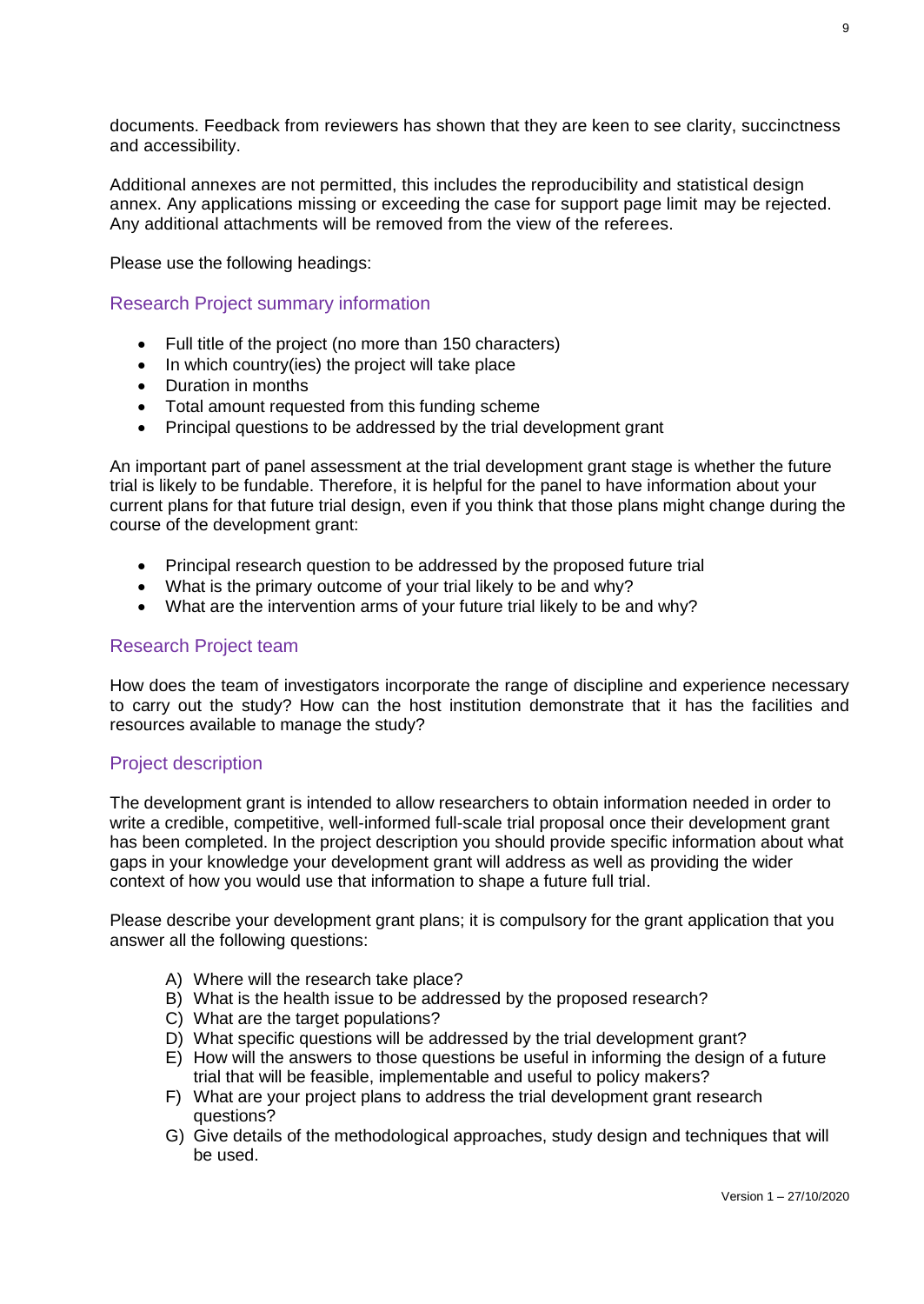- H) Enough detail must be given to show why the research is likely to be competitive in its field.
- I) Particular care should be taken to explain any innovation in the methodology or where you intend to develop new methods.
- J) Please describe why your proposed methodology is the most appropriate and innovative way of addressing the research question. Applicants are asked to clearly justify the proposed method for randomization, the use of sealed envelopes should be especially justified.
- K) If the research involves data collection or acquisition you must demonstrate that you have carried out a datasets review, and explicitly state why currently available datasets are inadequate for the proposed research.
- L) What is the proposed timeline?

#### **Importance**

Why is this research needed now and in this proposed location? Please consider issues such as burden of disease and priority for the relevant local, regional and national health services.

#### Research impact

Describe how you have already, or intend to progress as part of this development grant, the appropriate links with relevant stakeholders and policy-makers to ensure the widest possible use of your research findings?

Plans for impact should be ambitious but also in line with the limitations of undertaking development work as opposed to a full research grant.

#### **Ethics**

It is essential that applicants describe the ethical considerations that have informed the proposed research. Details of the ethical review and research governance arrangements that would apply to the proposal must be described.

#### Financial Information

• Are other funding partners involved? Who are the partners and what is the status of the discussions?

In addition to the costings you have provided on Je-S, please provide a breakdown of the funding request per institution using the below table.

| Organisation name | Total project costs (GBP) | Total cost requested from<br>this scheme (GBP)* |
|-------------------|---------------------------|-------------------------------------------------|
|                   |                           |                                                 |
|                   |                           |                                                 |
|                   |                           |                                                 |

\* UK institution costs are calculated at 74% of the Full Economic Costs. Costs incurred outside of the UK are 'Exceptions' and can be claimed at 100%.

#### Proposal History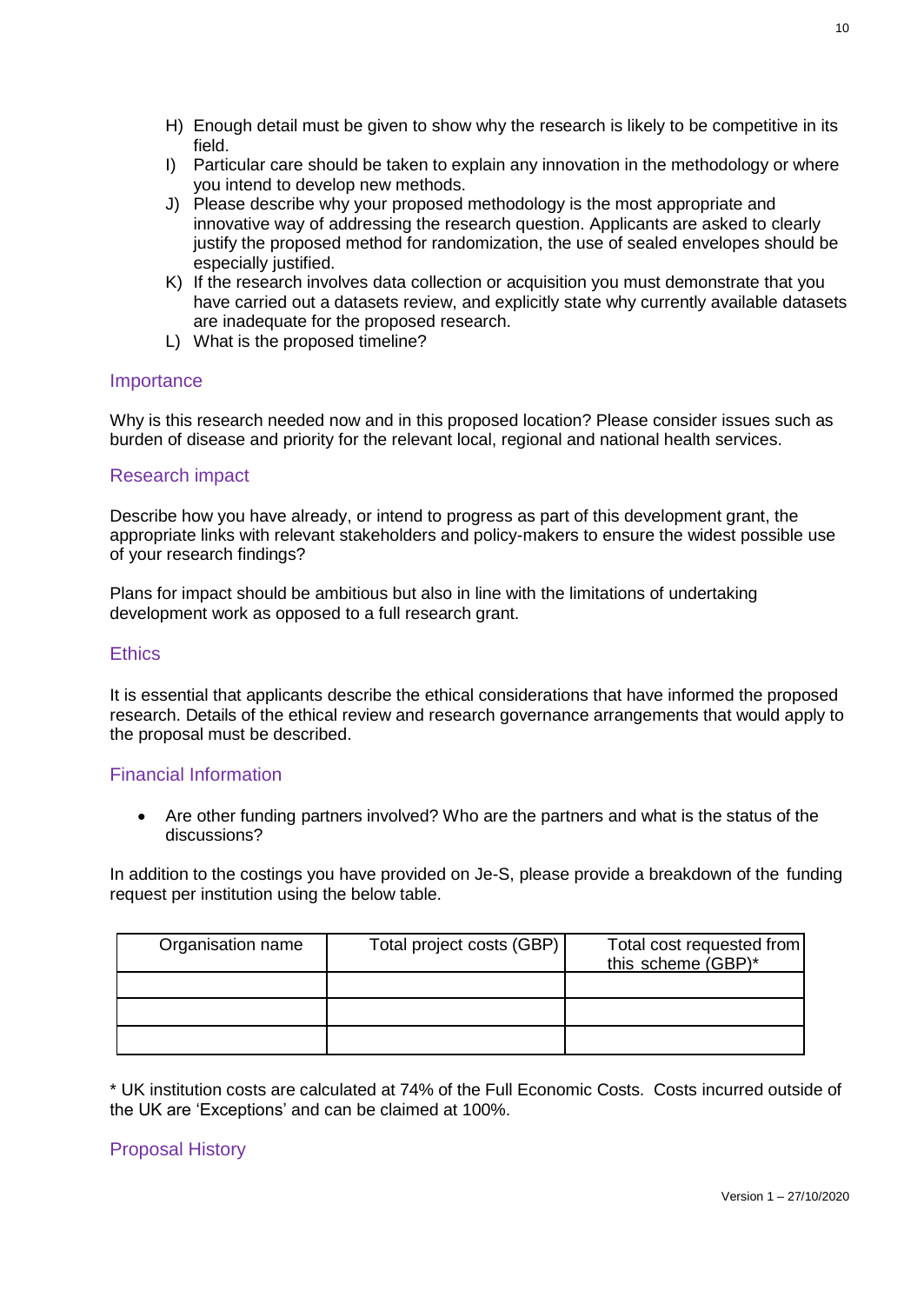Has an application for funding for this project been submitted previously to FCDO, NIHR, MRC, Wellcome or another funding organisation? If so, please indicate the status of the previous application. If your project has been previously submitted to FCDO, NIHR, MRC or Wellcome please contact the MRC in advance of submission to request approval for a resubmission. Please include in your e-mail a description of how you have revised the project design since your last submission, and, if you previously received feedback, please include a response to each feedback point.

# **5. The Je-S application**

<span id="page-10-0"></span>All proposals submitted to this scheme are required to include investigators based in the LMIC(s) where the research will take place.

All Overseas ROs/Institutes and individual applicants (PI and Co-Is), are required to be registered on the Je-S system. Please note that a self-registration process is available for overseas organisations to follow from the [Je-S login page,](https://je-s.rcuk.ac.uk/JeS2WebLoginSite/Login.aspx) or alternatively by following this direct link to the [Je-S organisation set-up page.](https://je-s.rcuk.ac.uk/JeS2WebLoginSite/TermsConditions.aspx?mode=orgsetup.)

Both UK organisations and overseas organisations are encouraged to contact the Je-S helpdesk as soon as possible before the call deadline of the  $4<sup>th</sup>$  February 2021, so we can ensure that the overseas organisation (either Lead or Non-lead), has been correctly added to the Je-S System. Any delays could mean the proposal being rejected because of late or incomplete submission.

Please login to your Je-S account using the username and password you have chosen.

If you do not have a Je-S account, or have forgotten your password, please see the following guidance:

- New Je-S Users: In order to gain access to the Je-S System, Create [an Account.](https://je-s.rcuk.ac.uk/JeS2WebLoginSite/TermsConditions.aspx?mode=accountsetup)
- Je-S users having problems successfully completing login to their Je-S account: [Retrieve](https://je-s.rcuk.ac.uk/JeS2WebLoginSite/Forgot.aspx)  [User](https://je-s.rcuk.ac.uk/JeS2WebLoginSite/Forgot.aspx) Name / [Password.](https://je-s.rcuk.ac.uk/JeS2WebLoginSite/Forgot.aspx)
- Select **'Documents'** from left hand menu list from your Je-S account home page
- Select **'New Document'** from within the Functions/create section of your documents page

#### **Please telephone Je-S Helpdesk +44 (0) 1793 444164 should you require any assistance with the Je-S System.**

#### Creating your Je-S application

Please note that all MRC funding calls close at 4pm (16:00 GMT), on the advertised closing date.

- Select Council: **MRC**
- Select Document Type: **Standard Proposal**
- Select Scheme: **MRC Jointly Funded Initiatives Full**
- Select Call/Type/Mode (optional): **MRC NIHR DfID Wellcome Global Health Trials Call 11 – Development Feb 2021**
- Select **'Create Document'** option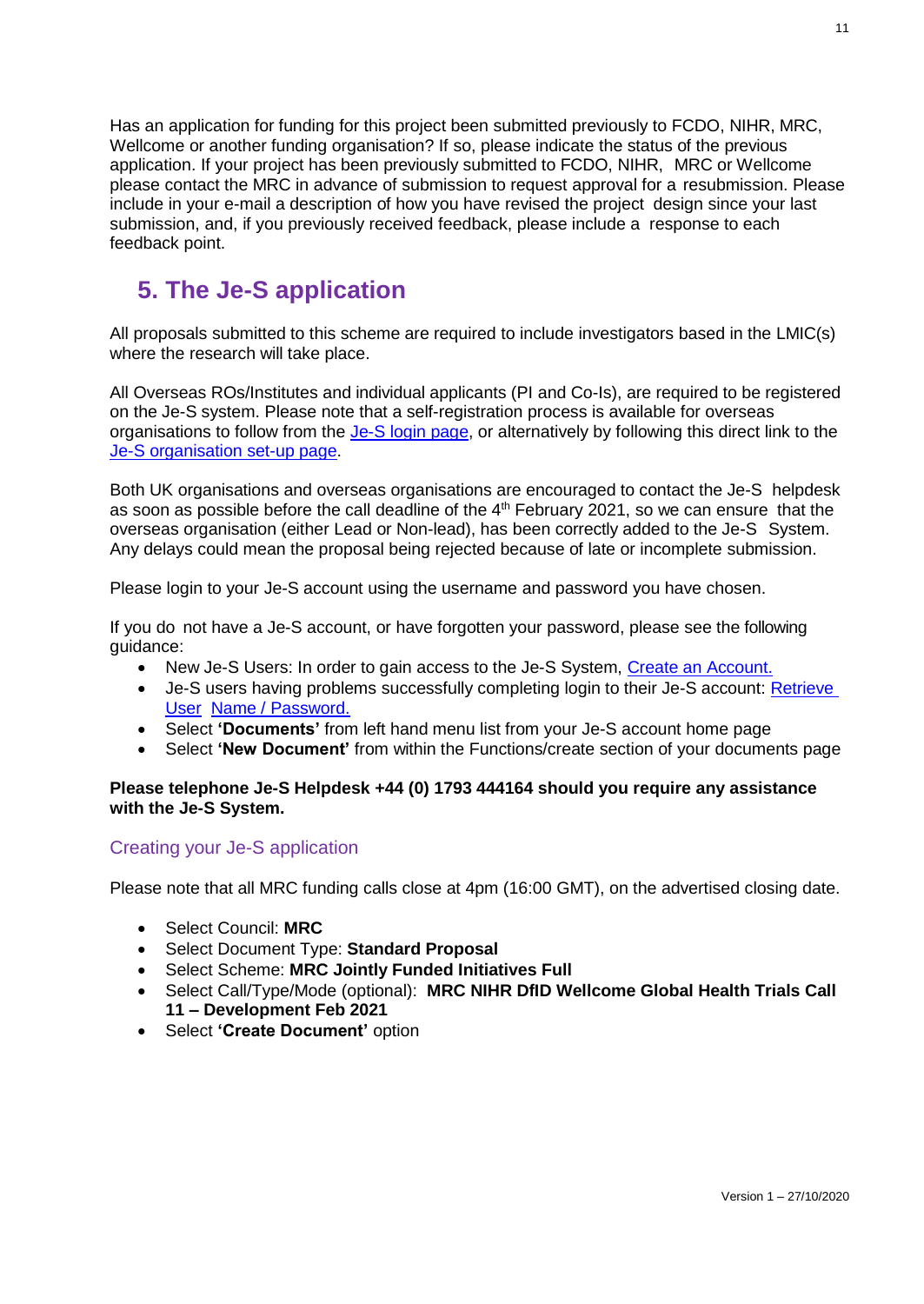| <b>Je-S Add New Document</b>                                                                                      |
|-------------------------------------------------------------------------------------------------------------------|
| To find the council, document type and scheme combination for a particular call please use the call search.       |
| <b>Call Search</b> (opens in a new window)                                                                        |
| Select Council:<br><b>MRC</b><br>$\checkmark$                                                                     |
| Select Document Type:<br><b>Standard Proposal</b>                                                                 |
| Select Scheme:<br>MRC Jointly Funded Initiatives Full $\vee$                                                      |
| Select Call/Type/Mode (optional):<br>MRC NIHR DfID Wellcome Global Health Trials Call 11 - Development Feb 2021 V |
| Copy existing document?                                                                                           |
| <b>Create Document</b><br>Cancel                                                                                  |

### <span id="page-11-0"></span>Entering costs in Je-S

UK investigator research costs (including overseas travel) will be funded at 74% of the Full Economic Cost (FEC). This differs from the MRC's standard 80% to reflect the varying policies of the joint funders. Please see section 3.1 Resources - Full Economic Costing in the Guidance for [Applicants](https://mrc.ukri.org/funding/guidance-for-applicants/resources/) for information on FEC.

Research costs incurred by overseas ROs and investigators is eligible to be funded at 100% of FEC.

Please note that research teams should consider the breakdown of budgets between UK/high income costs and LMIC costs, keeping in mind the aims of the scheme.

A contribution towards indirect and estates costs at the overseas organisation, where the research is being undertaken in a developing country (LMIC), where it can be shown that it will assist in developing research capacity (calculated as 20 per cent of the overseas organisations' directly incurred costs) can also be claimed. Costs must be entered as exceptions, as a separate item under 'Other Directly Incurred Costs' (Description e.g. Contribution towards indirect and estates costs at the LMIC overseas organisation).

**Funding for non-UK research institutions that have not previously received funding from MRC will be dependent on further eligibility and financial checks, to be conducted if the proposal is selected for funding. For further advice on eligibility, please contact [JGHT@mrc.ukri.org.](mailto:JGHT@mrc.ukri.org)**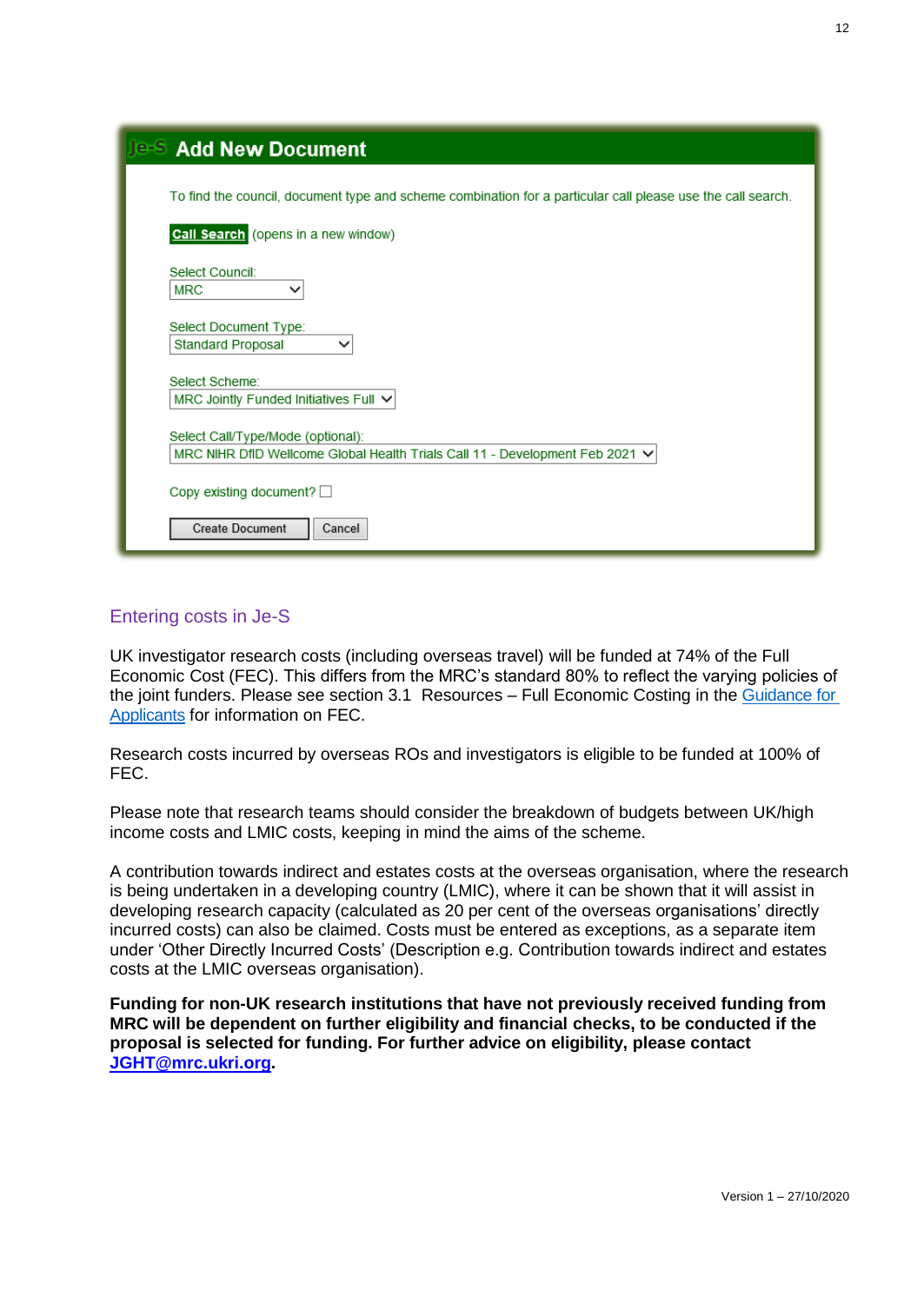## Fund types

Applicants are required to provide detailed information about the costs requested. Full details of how costs should be entered can be found in the [MRC guidance for applicants.](https://mrc.ukri.org/funding/guidance-for-applicants/resources/#3.2)

The following specifies the fund types and fund headings that can be used. **It is of paramount importance that overseas costs are only entered as exceptions.**

#### **Directly Incurred (DI)**

UK costs that are explicitly identifiable as arising from the conduct of a project. Charged to projects as the cash value actually spent and supported by an auditable record. The following fund headings can be used:

- DI Staff
- DI Travel & Subsistence
- **DI** Equipment
- DI Other Costs

#### **Directly Allocated (DA)**

UK costs of resources used by a project that are shared by other activities. Charged to projects based on estimates. Do not represent directly auditable costs on a project-by-project basis. The following fund headings can be used:

- DA Investigators
- DA Estates Costs
- DA- Other Directly Allocated

#### **Indirect Costs**

UK RO overhead costs and should not include any overseas costs. The following fund headings can be used:

• Indirect Costs

#### **Exceptions**

All overseas costs. Exceptions costs will be funded at 100% FEC. The following fund headings can be used:

- Exception Staff (including overseas Investigators)
- Exception Travel & Subsistence
- Exception Other Directly Incurred Cost (Research costs e.g. Consumables and 20% Contribution towards overseas Estates and Indirect Costs when associated with LMIC)

#### Overseas costs

It is expected that all applications to the Board will include overseas costs, **it is not necessary to discuss these costs with a programme manager before submission.**

All costs requested by an overseas organisation should be entered under the exceptions heading and requested at 100% FEC.

MRC will support indirect and estates costs for organisations based in LMICs participating in the project. Each LMIC RO can request indirect costs up to the value of 20% of their direct costs. These costs should be entered under the Exception - Other Cost heading and requested at 100% FEC.

For overseas PI's and Co-I's all travel and subsistence costs can be claimed at 100%. For overseas institutions, all other exceptional costs associated with the overseas organisation

Version 1 – 27/10/2020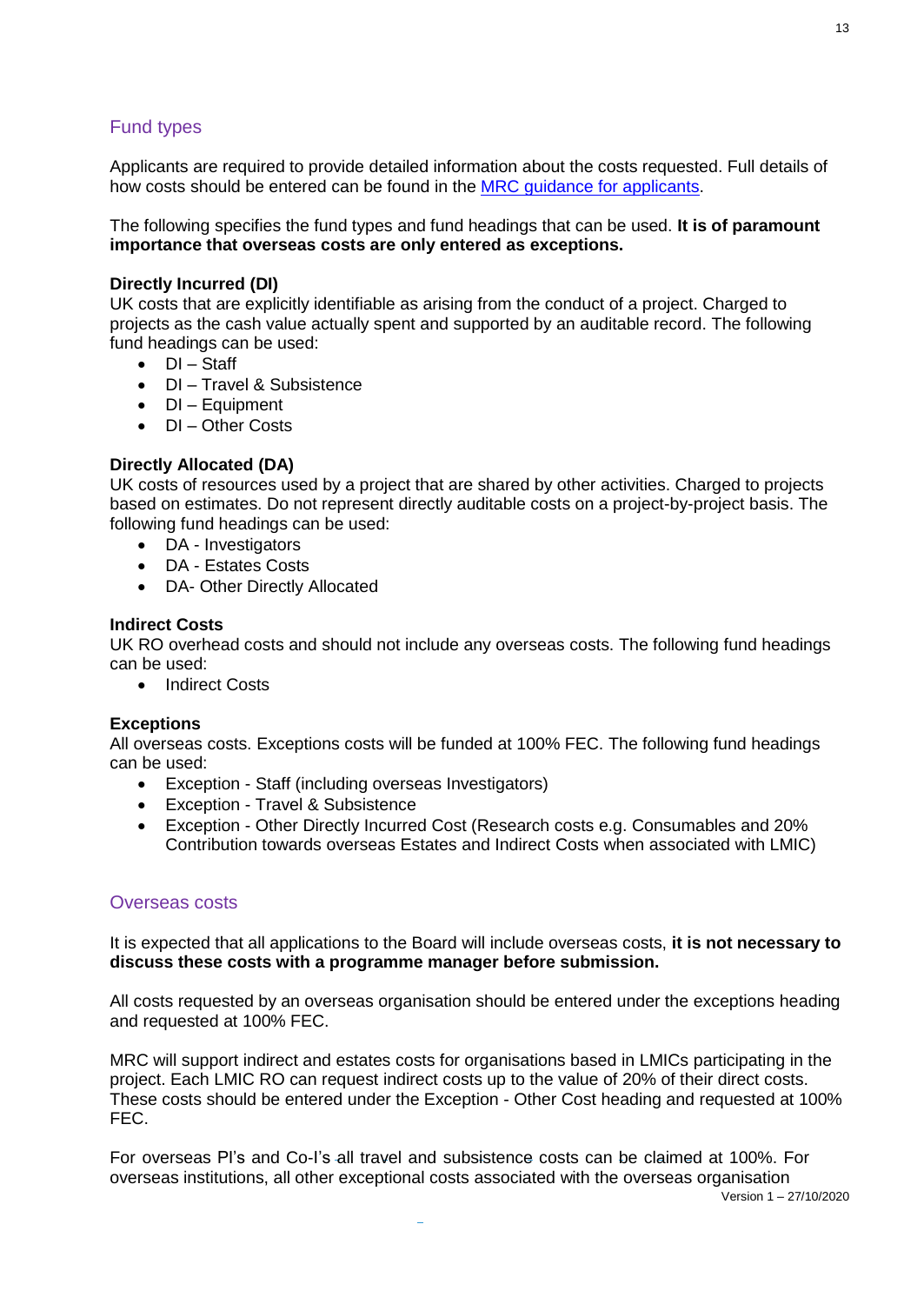should be claimed under the appropriate fund heading as **"exceptions"**. These include consumables, consultancy fees, field work fees, equipment (under £10,000) and subcontracting.

MRC will support 100% of the direct costs of researchers based in HICs outside of the UK, as well as researchers based in China or India. No indirect or estates costs can be claimed. These costs should be included within the Exceptions costs section and should not exceed 30% of the proposal total.

#### Further costing guidance

UK ROs are not eligible to request costings for access publishing charges (APCs) or other types of publication in respect of peer reviewed research articles (including review articles not commissioned by publishers) and conference proceedings that acknowledge funding from the MRC as these costs are supported through block grants to UK HEIs, approved independent research organisations and research council institutes. **LMIC RO's can include the aforementioned costs, both when they lead a proposal and when they are involved in a proposal.** These costs should be budgeted under 'Exceptions – Other Costs' at 100% FEC.

If an Investigator does not need to cost their total time allocation to the proposal (i.e. some or all of their salary is already covered), it is important to ensure that their time allocation is accurately reflected as this will form part of the assessment to determine the feasibility of conducting the study. There is a separate section for hours worked and hours charged (costed) when completing the Je-S form. This can be found on the Investigator section in the main document menu in Je-S.

For further Je-S guidance for completing the 'Resource Summary' please refer to the [Je-S](https://je-s.rcuk.ac.uk/Handbook/pages/OutlineProposals/ResourceSummary.htm)  quidance page.

#### Submitting your application

#### **Please ensure you comply with your research organisation's rules with regards to application submission.**

The deadline for submission to the MRC is 16:00 (GMT) 4th February 2021. You may need to submit your proposal to colleagues within your research organisation several days before the deadline so that they have time to approve the proposal for submission to the MRC.

Please note that Overseas Organisations (leading on a project), that have followed the Self-Registration process to add their organisation to the Je-S database, submit directly through Je-S through to MRC. These organisations will see a different option than detailed immediately below, with options '**With Owner'** and '**With Council'**.

Once you have completed the 'Project Details' section of the Je-S form you are able to find out the submission arrangements for your organisation (which will vary depending on how the account is set up). **Select 'Document Actions' and then select 'Show Submission Path'**:

- If the screen shows '**With Owner'** and '**With Council',** then the proposal will be submitted directly by you (the PI).
- If the screen shows '**With Owner'** and '**Submitter Pool'** (there should be names listed against this section) and '**With Council',** then the proposal has to be approved and submitted by one of your RO's named submitters. You should allow at least 48 hours for them to do this, your RO may require longer, and we would strongly advise that you check this.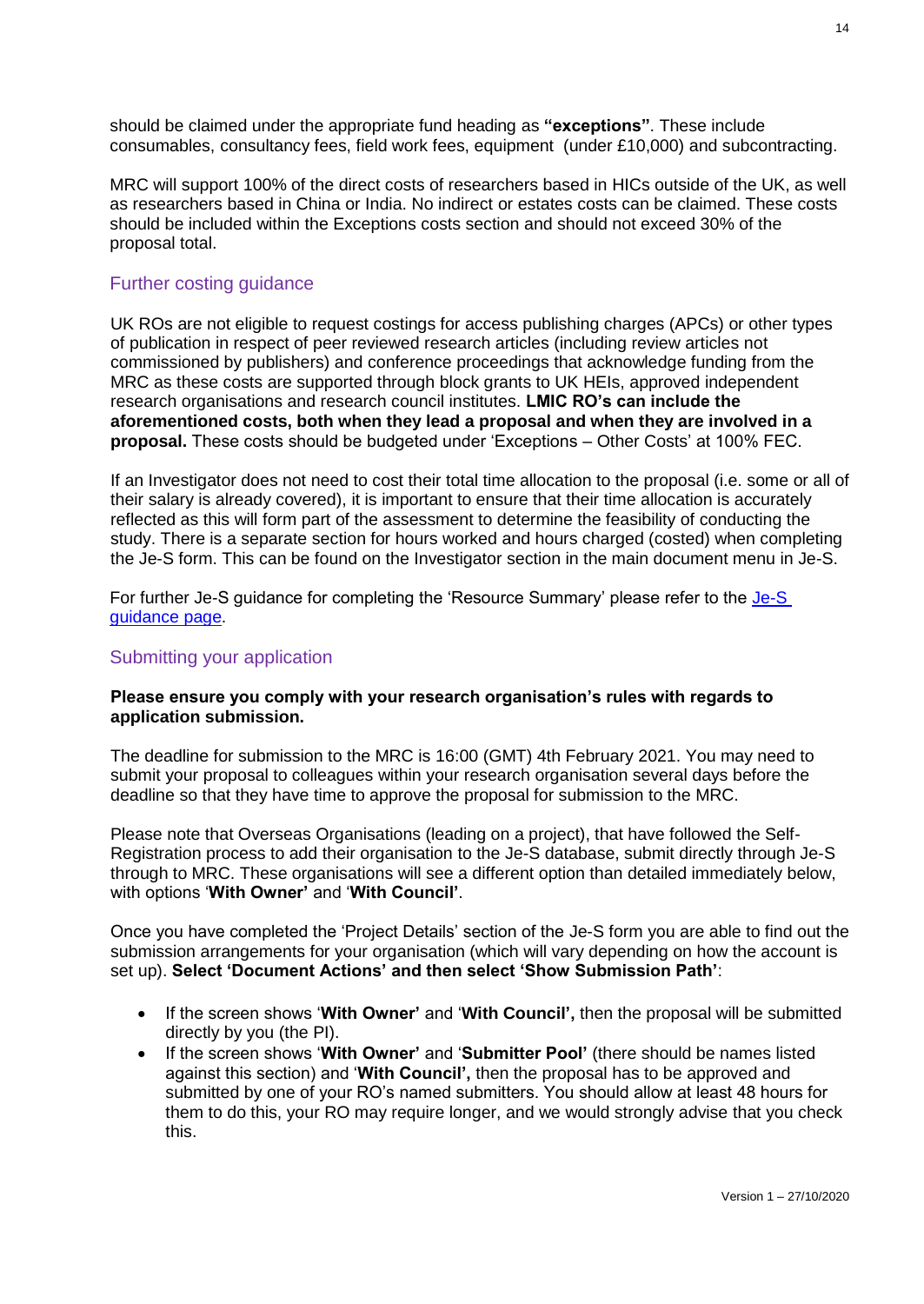Please check that at least one of your organisation's named submitters will be available on the day you plan to submit. Please note that they will need to do this no later than 16:00 (GMT) UK time on 4th February 2021.

## **6. Review process and Assessment Criteria**

<span id="page-14-0"></span>General information on the MRC's approach to peer review is provided in the [MRC Guidance for](https://mrc.ukri.org/funding/peer-review/)  [Applicants](https://mrc.ukri.org/funding/peer-review/) document.

The assessment panel for this scheme will consider whether applications are of world- class standard (being intellectually innovative, well-focused and methodologically sound). They will consider whether the development grant design is likely to provide answers to important gaps in knowledge which need to be addressed before a full trial is designed.

The assessment panel will comment on the following topics in assessing the trial development grant proposal:

### Importance of the research topic and questions

- What is the need for such a trial now on this topic and in the proposed location?
- How important is the problem being addressed?
- Novelty and innovation: have similar trials been done previously or are any underway now?

#### Need for a Development grant

- Is the proposed trial development grant study feasible?
- Is the design of the trial development grant appropriate to answer the development grant research questions? Are the methods and study designs competitive with the best in the field?
- Is the timeline realistic and achievable?
- Have major scientific, technical or organisational challenges been identified, and will they be tackled well?

#### Study design and feasibility

- The suitability of the investigator group including track record(s) of the individuals in their field(s) and whether they are best-placed to deliver the proposed research.
- How have team members from different disciplines been included and how has their variety of input been embedded in the approach to research?
- The management strategy proposed, including equitable access to any shared resources and sufficient capability and time commitments of senior staff to steer and oversee the research.
- Links with local research/health institutions and involvement of investigators from LMIC countries;
- Have opportunities for research capacity building been embedded into research plans?

#### Project team

• Are the credentials of the investigators and host institutions appropriate to deliver the project?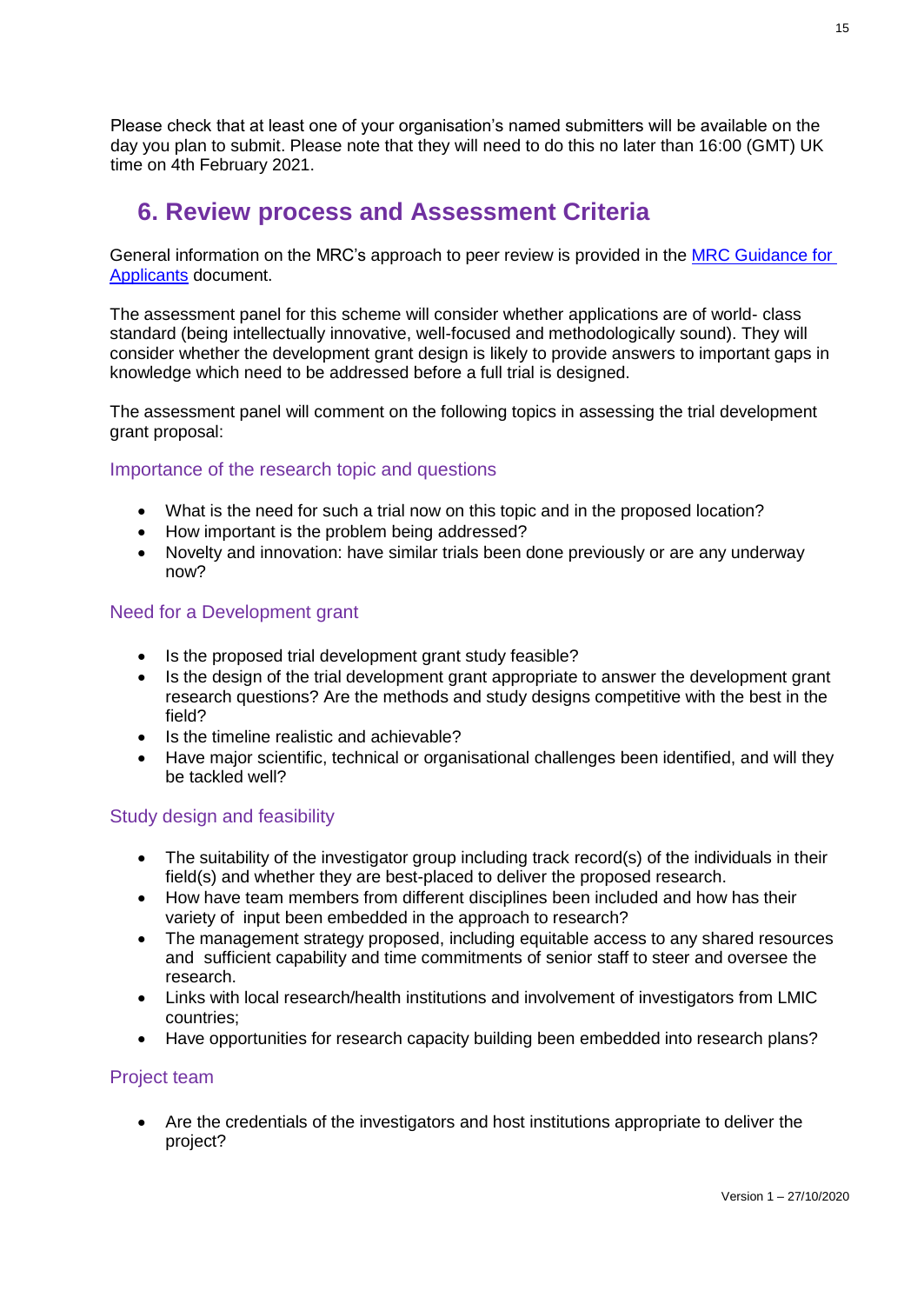- Is there an understanding of and sufficient involvement of the local research context and decision-makers?
- Does the proposed team of investigators possess the necessary range of expertise and experience to successfully carry out the proposed study?

#### Research Impact

- If the trial development grant, and subsequent trial, takes place, is the outcome likely to be taken up and implemented?
- Is there clarity as to how, and by whom, the research findings will be used?

#### **Ethics**

- Is the work ethically acceptable?
- Are there any ethical issues that need separate consideration?
- Are the ethical review and research governance arrangements clear and acceptable?

#### Value for money

- Is the budget appropriate and reasonable for the proposed programme of work?
- Is the investigator time and proposed involvement appropriate?
- Do the majority of funds requested support the costs in the low or middle-income country where the trial will be conducted?
- Are there any financial dependencies which would affect delivery of the research? e.g. cofunding arrangements

# **7. Contacts**

<span id="page-15-1"></span><span id="page-15-0"></span>Enquiries should be sent to [JGHT@mrc.ukri.org.](mailto:JGHT@mrc.ukri.org)

# **8. Data Protection**

#### Privacy Notice

All personal data provided to the MRC as part of UK Research and Innovation via the Je-S form will be processed in accordance with current UK data protection legislation. Please see Je-S [Terms and Conditions](https://je-s.rcuk.ac.uk/Handbook/Index.htm#pages/SystemRequirementsFormatsandSa/TermsandConditionsofUse.htm) for guidance on how personal data collected from applicants is used. Further information on how we use personal data can also be found in the [UK Research](https://www.ukri.org/privacy-notice/) and [Innovation](https://www.ukri.org/privacy-notice/) Privacy Notice.

Information on the terms and conditions that guide the general management of funded grants can be found in the MRC's Guidance for [Applicants.](https://mrc.ukri.org/funding/guidance-for-applicants/)

#### What will be shared and with whom?

As the Joint Global Health Trials scheme is a jointly funded scheme, information will be shared between the partners, the Foreign, Commonwealth and Development Office (FCDO), the Medical Research Council (MRC), the National Institute for Health Research (NIHR) and Wellcome.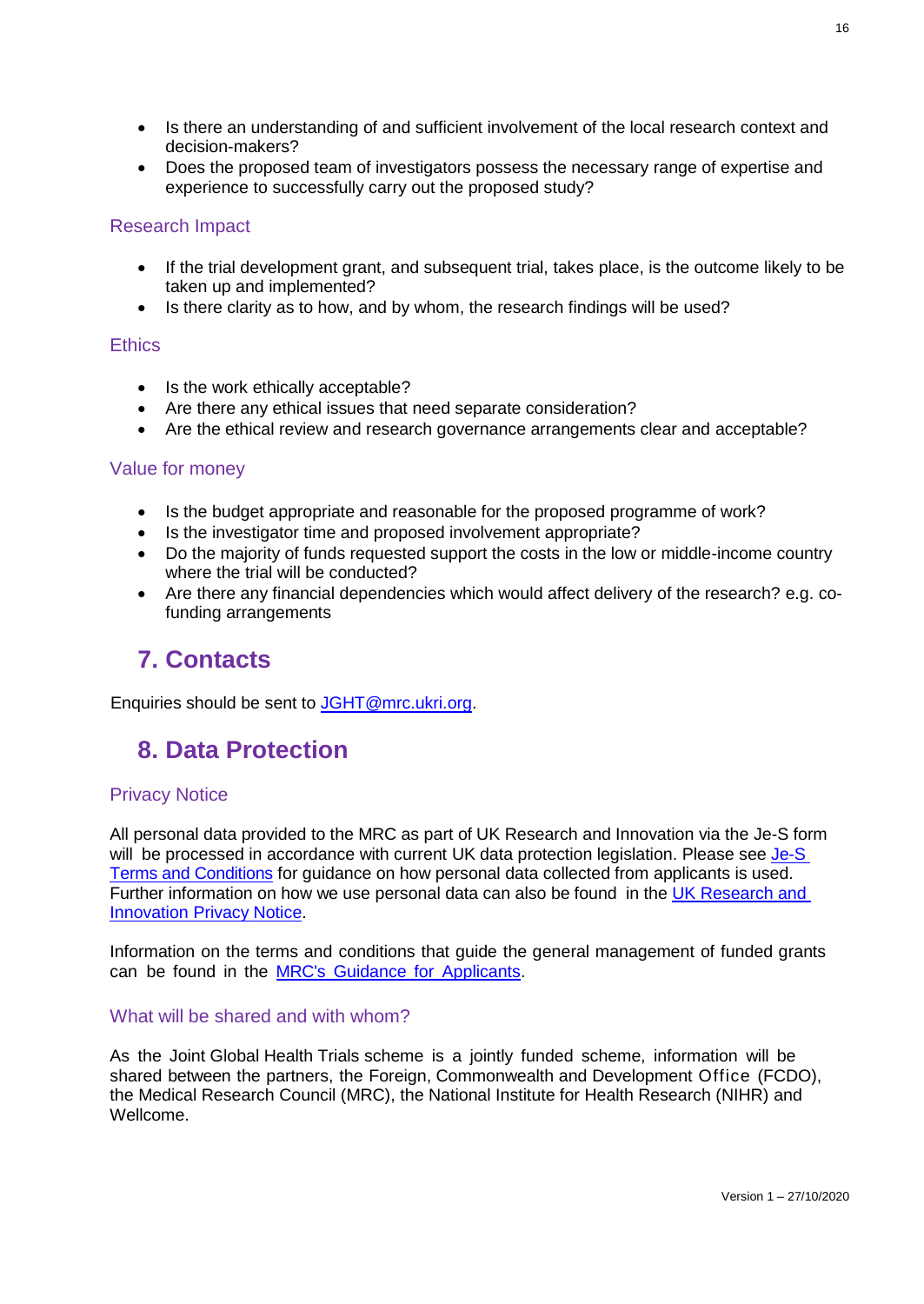## Retention policy

The data that you provide will be held securely in accordance with the MRC IT and Records Management policies. It will be retained in accordance with the Medical Research Council's disposition schedule for the following schedules:

| <b>Business process</b>     | Record type                                                                            | Retention   |
|-----------------------------|----------------------------------------------------------------------------------------|-------------|
| 10.1 Grants                 | Grant programme policy                                                                 | Permanently |
| 10.1 Grants                 | Grant programme board<br>agenda, minutes and<br>papers (e- volume/CD)                  | Permanently |
| 10.1 Grants                 | Grant programme board<br>assessment feedback                                           | Permanently |
| 10.1 Grants                 | Grant programme board<br>administration and<br>correspondence                          | 3 years     |
| 10.1 Grants                 | Triage meeting agendas,<br>minutes and papers                                          | Permanently |
| 10.1 Grants                 | Triage decision                                                                        | Permanently |
| 10.1 Grants                 | Application processing<br>statistics and summaries                                     | 20 years    |
| 10.1 Grants                 | Successful applications                                                                | 20 years    |
| 10.1 Grants                 | Unfunded applications<br>(unsuccessful, withdrawn,<br>not accepted)                    | 3 years     |
| 10.1 Grants                 | Grant summary record<br>(Siebel etc.)                                                  | Permanently |
| 10.6 Research<br>Management | Clinical trials oversight and<br>monitoring information<br>(incl. protocols and annual | Permanently |
| 10.6 Research<br>Management | Research management<br>administration                                                  | 3 years     |
| 10.6 Research<br>Management | Systems training                                                                       | 1 year      |
| 10.6 Research<br>Management | <b>Information Systems</b><br>manuals/guidance                                         | 1 year      |
| 10.6 Research<br>Management | <b>Induction material</b>                                                              | 1 year      |
| 10.6 Research<br>Management | <b>Council Operating</b><br>Procedures/Standard                                        | 1 year      |
| 10.6 Research<br>Management | Interfaces with other<br>organisations                                                 | 7 years     |
| 10.6 Research<br>Management | <b>Research Portfolio files</b>                                                        | Permanently |
| 12.1 Strategy               | Research strategy                                                                      | 7 years     |
| 12.1 Strategy               | Internal working groups                                                                | 7 years     |
| 12.2 Evaluation             | Corporate reports<br>(scorecard, economic<br>impact etc.)                              | Permanently |
| 12.2 Evaluation             | Data analysis and                                                                      | Permanently |